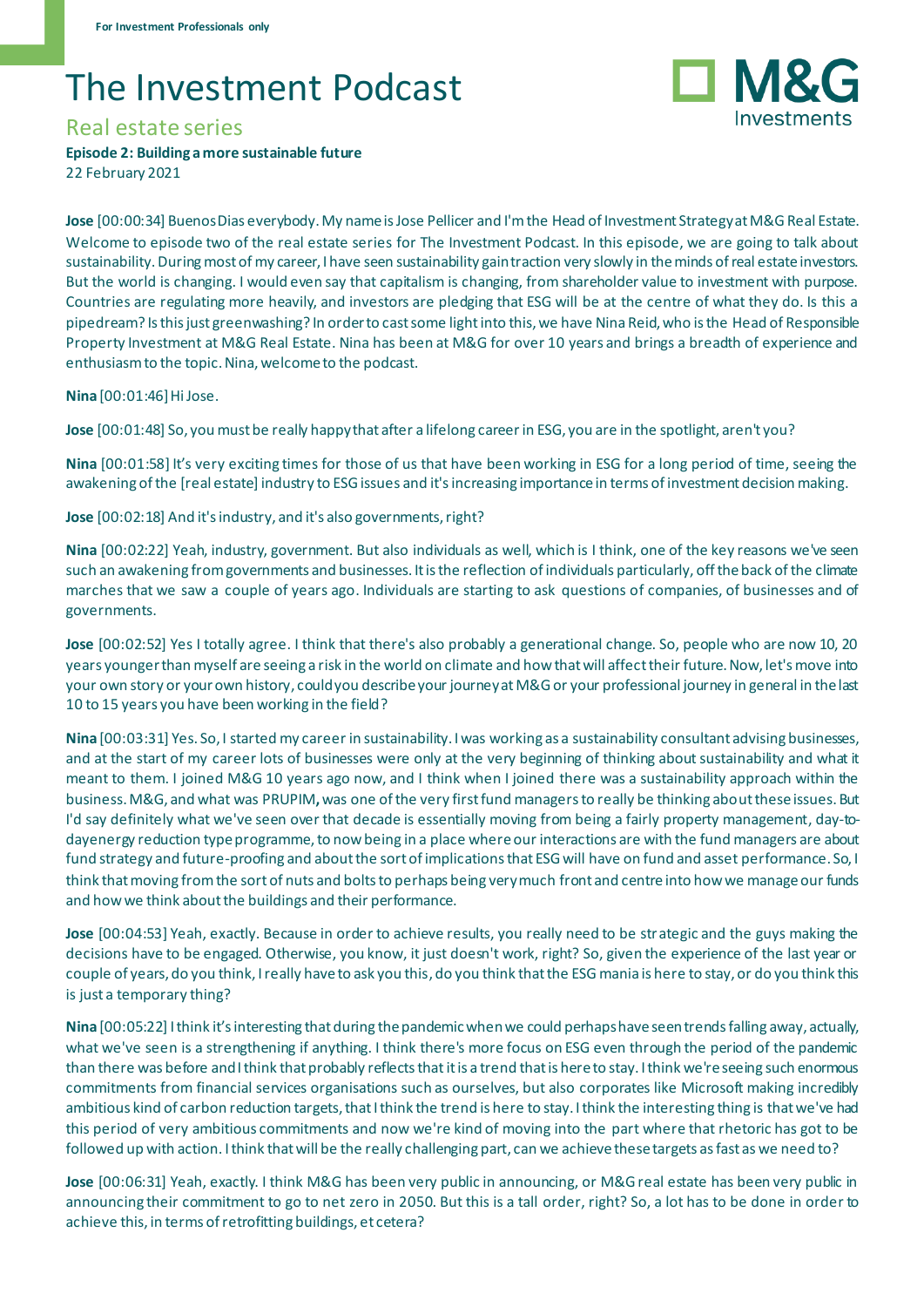**Nina** [00:06:53] Yes, I mean, when we look at the kind of pathways that we expect buildings need to hit to achieve net zero, it will require, you know, mass retrofit of the building stock across the world. And also, as we get closer to 2050, it will require incredibly ambitious reductions in the energy consumption of buildings and ultimately, the built environment, if we are to achieve those targets will need to be incredibly different by 2050.

**Jose** [00:07:30] Yeah, yeah. That's actually what I was going to ask you. So, the built environment, buildings, will be different, but not just that, the way we use them, the way we go to work. So, 2050 will look very different to today, right?

**Nina** [00:07:50] Yeah, I think it will look very different in terms of the built environment itself because to achieve the sort of targets that we're setting and also the fact that we will continue to see changes in the way that people interact with buildings and also their expectations of them will continue to change. We could see buildings being built very differently to manage the energy and carbon targets, and also I think the other thing that will have to change invariably and again, we've already seen the sort of starting point of this, is the relationshipbetween ourselves as building owners and the occupiers of those buildings. So, I think one of the things that have become very apparent to us as we're starting to look at some of our market-leading buildingsin terms of energy and carbon performance is actually we cannot achieve netzero without the buy-in and support of the occupier. I think it would have been unthinkable five years ago that you would have clauses in your leases that would require occupiers to run a building to maximum energy consumption, but that is probably where we're going. Over the next decade, we will probably start to see that with other things as well, like offices. I expect that we'll start to see more requirements from occupiers about air quality and air movement, particularly off the back of the pandemic but again, off the back of the wellness/well-being trend that we'd already started to see pre-pandemic as well.

**Jose** [00:09:29] Yeah, actually for the listeners who are not in the real estate industry, they think that this is just a landlord's task, but it's totally true that if you own a multi-let office building with several occupiers and you want to achieve net zero, they have to contribute to that through energy reduction on their own, water recycling on their own. Otherwise, that's not going to be achieved, right?

**Nina** [00:10:04] No. It's very much going to be a sort of partnership with the occupiers to achieve this. And as a building owner, it's quite exciting to see corporates setting their own net zero commitments because essentially it provides a very clear market for us creating a product that delivers those occupier ambitions. I think the challenge for the market will be that uncomfortable period where the nature of leases and the relationship between landlords and occupiers will need quite a significant evolution, to achieve the outcomes that both parties want.

**Jose** [00:10:44] Absolutely, and not every occupier has the same ambition, you know, a small company is not the same as a large listed corporate. Now, can I move to something else I wanted to discuss with you? One of the myths, or key narratives, about ESG is the relationship between ESG performance/ environmental performance and investment performance. So, is that a myth? Is there a positive correlation there or is there some reality behind that claim? What's your opinion?

**Nina** [00:11:33] I think that in general, where there have been studies around green buildings particularly, and the impact that has on the value, what generally those studies find is that valuation is often higher for green buildings than it is for non-green buildings and actually you generally see an increase in rental income and occupancy. One of the challenges, I think, is that we have a very 'un-standard' market in terms of real estate and certification, so not every building has a certification. Actually one of the challenges is people don't necessarily understand the performance of the buildings in terms of greenness and therefore, that's quite difficult to price in and it's quite difficult to draw conclusions about how that's playing out in the market. I think what we will find is that we're about to move into a period where… we're already seeing it from investors, there's a much stronger focus around green building certification and also, we're starting to see the regulation ramp up. So, this sort of depreciation at the lower end where buildings are energy inefficient, we're sort of seeing the effect of that. I expect that we will probably start to see an even more marked effect over the next five years or so.

**Jose** [00:13:05] The certification business has always been a bit of a mystery to me. The British have their certification, the French have their own, the Americans have their own. So, is that all the same thing or are they comparable? Or, you know, so a LEED building, which is the American certification and a BREEAM building, which is the British, are they the same thing, or is it totally different? Do we need to get some standardisation on this topic?

**Nina** [00:13:35] I think definitelyas a global real estate manager, we would very much like to see a bit more standardisation in the market, and I think our investors would as well. There have been studies to compare the different certifications against each other and broadly, they are similar, BREEAM and LEED and most of the other sort of major certifications. Butthere are differences between them. I think on that theme as we start to see more people wanting to label buildings as net zero, for example, again, there isn't really a certification that can be used at the moment. Ideally, we would like something that would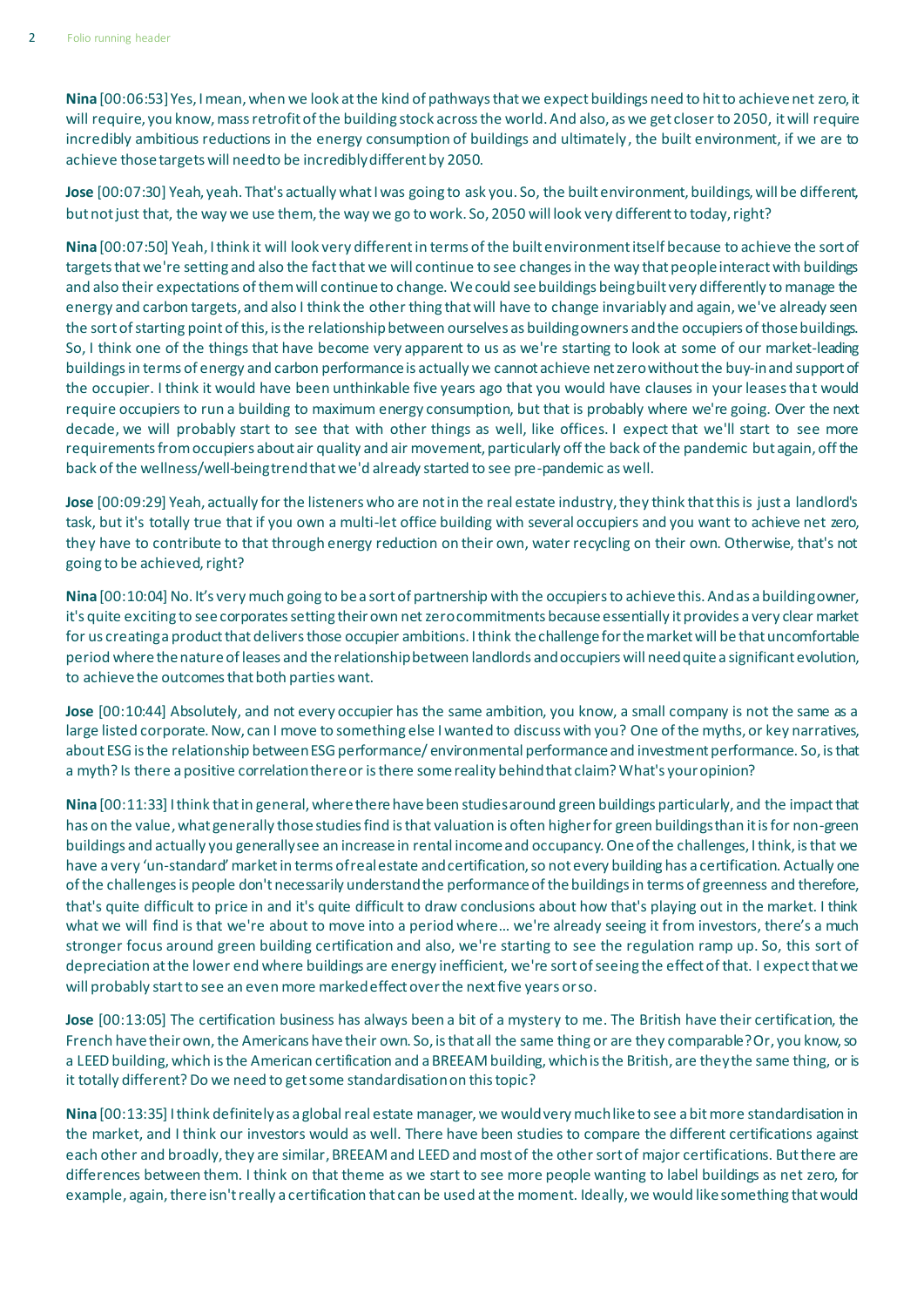be globally applicable and comparable for ourselves so that we can understand our buildings globally and how they're performing. I expect that probably won't happen and you'll probably get sort of regional pockets of certification.

**Jose** [00:14:40] And people like you will have to strategize from a bottom-up perspective, what the right pathway is.

**Nina** [00:14:46] Yeah, and I think our approach to date has always been trying to marry up what our investors want and what the occupiers want, and to try and be led predominantly by what certification the occupiers most recognise in those markets. However, as we go forward, it may be that some certifications end up having more investment value than others and we will start to move to those.

**Jose** [00:15:18] Okay, so, therefore, investment managers or property owners who don't do that type of work, who don't retrofit their assets, are going to suffer very bad performance over the next 15 years. Would that be your view as well?

**Nina** [00:15:36] I definitely think we're going to start to see greater differentiation in the market between buildings that can easily be retrofitted or already meet the growing netzero or green building certification standards. Well-being as well, I think will be quite important. And for those that either, can't be retrofitted at all or where it'sincredibly costly and difficult, I think we will increasingly see valuation differentials in the market of those, and managers or owners that are not well prepared could be caught out with the market changing quite rapidly.

**Jose** [00:16:19] Okay, so the last thing I want to talk about today actually is social. So, we talk about ESG. In the real estate business, we tend to talk mostly about environmental, but obviously, there are social aspects to real estate. So, has the social emphasis of real estate changed in the last 10 years? And the netzero pathway, does that have in itself a social impact, which could be positive or negative? What do you think about this, Nina?

**Nina** [00:16:55] I think the trend that we've seen from our investors is that the queries are still weighted towards the environmental, albeit I think we are starting to see a growing awareness for investors about the social impact that their investments can have broadly and then also specifically within real estate. Within our responsible investment approach to real estate, social issues are key component of that. I guess the challenge with the social aspect is you have to tailor your social programmes to the asset class that you're dealing with. So, you know, in shopping centres, we're talking predominantly about, are our assets accessible to everyone within that community? And the running of community programmes that are tailored to the sort of demographic and the market of those assets.

**Jose** [00:17:54] But, residential is the complicated one, isn't it?

**Nina** [00:17:57] Yeah. So, then residential our programmes are focussed on creating a sense of community at the asset. So, obviously running events, pre-pandemic. But during the pandemic, you know, we've been doing virtual reach out to occupiers, sending newsletters and we've been training our onsite teams about how to be a mental health first aider. So, the first point of contact. There are huge amounts you can do in the residential space. In offices, again, you've got the community programmes, but also the office occupier is focused around that wellbeing piece that we spoke to earlier. So, I think what it means to think about social value does differ by the asset type and then I think you've got this bigger social value, social impact trend that you're seeing about investment into asset classes that are providing more social good. So, you know, affordable housing, health care and education type assets.

**Jose** [00:19:01] Yeah, exactly. And I think that those probably merit a conversation of their own. So, Nina, I think this has been a fascinating conversation. So, thanks so much for having been on the podcast and everybody in the audience, thank you very much and have a very good day. Muy Buenos Dias.